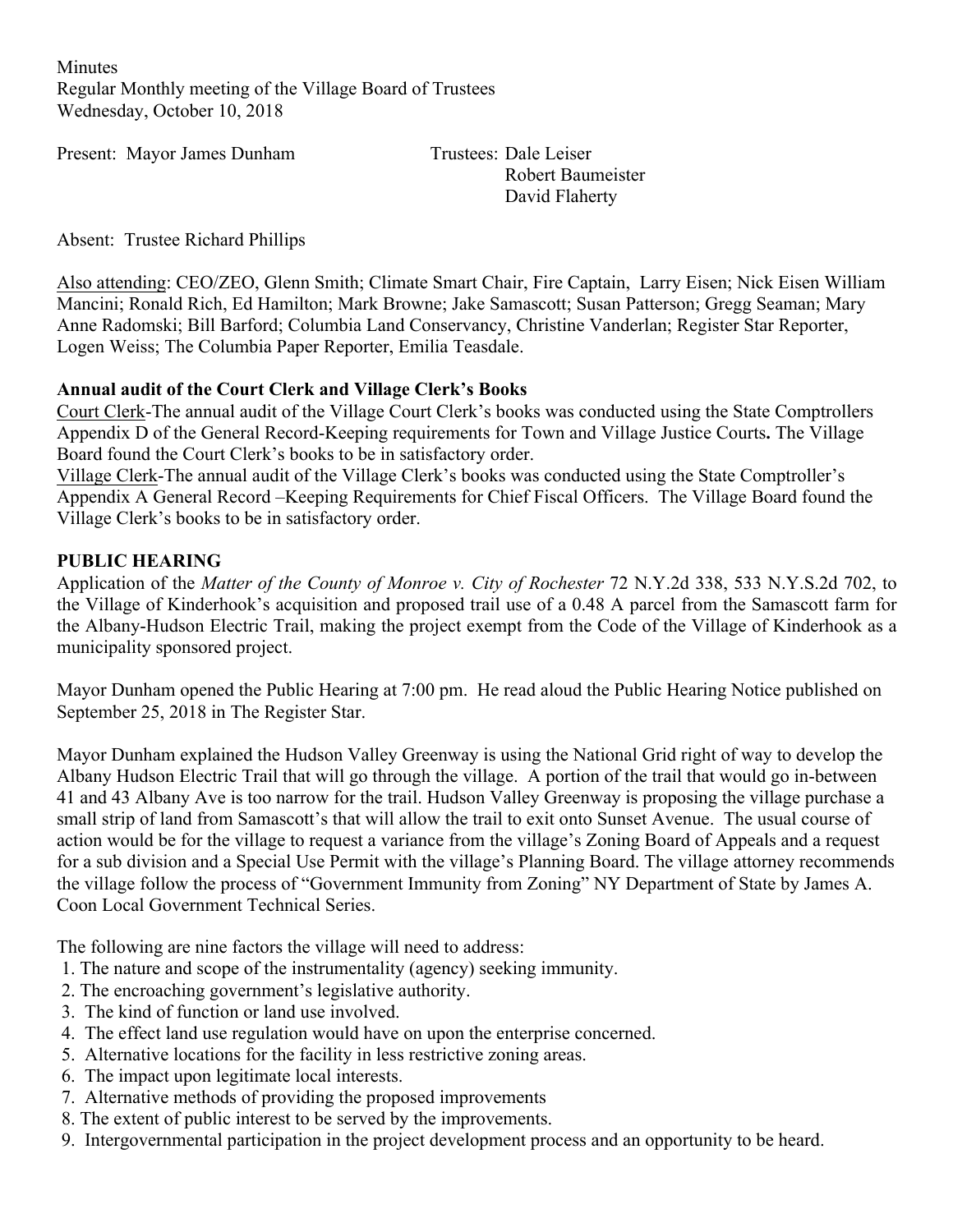Mayor Dunham opened the floor to the public.

Mary Anne Radomski, 5 Rothermel- she is new to the village and has not attended any meetings.

Q: How will the trail impact property values?

A: Research shows property values increase

Q: Is this a done deal?

A: Yes, the Hudson Valley Greenway has worked on this since 2017 they are in the final stages before letting the construction

Q: What will the trail look like grass, paved? Who will maintain?

A: The village portion will be stone dust and the village DPW is currently maintaining the area now, and will maintain the trail.

- Q: She is concerned with motorized vehicles
- A: Motorized vehicles are not allowed
- Q: Will they remove all the brush behind her house or just enough for the trail

A: No, the path is 8ft wide with a four 4ft shoulders totaling 16 ft width.

Trustee Flaherty recommended Mrs. Radomski to google the AHET. He noted Hudson Valley Greenway has done a great job in showing where the proposed trail will be and artistic drawings on how it will look.

Sue Patterson, 85 Broad Street-

Q: Are the maps for the proposed trails on the website

A: Yes, under the documents section broken down by Towns

Ronald Rich, 33 Apple Tree Valatie-Is a Board member of a new organization Columbia Friends of the Electric Trail. A non for profit that was formed for three purposes (1) To help maintain the AHET (2) promote the trail (3) Work with other trails groups to work collaboratively to connect other trails to Lindenwald. He stated on behalf of Columbia Friends of the Electric Trail they wanted to applaud the village's efforts in assisting of the rerouting issues of the trail and wanting to thank the Samascott's family in making their property available to deal with the rerouting issue. He feels this is the best thing that has happened to the village in terms of recreation and tourism at no cost to the taxpayer at the local tax base as it is being funded by NYS.

Mayor Dunham noted there will be some minor maintenance costs to the village.

Mark Browne, 44 Eichybush Rd

Q: Will the village own the property given from Samascott's to the AHET

A: Yes, the village is purchasing the land from Samascott's and the cost will be reimbursed by the Hudson Valley Greenway

No other public comments received. Mayor Dunham closed the Public Hearing at 7:14 pm.

Mayor Dunham called the regular monthly meeting to order at 7:30pm.

### **TAXPAYER TIME**

No comments received.

### **MINUTES**

A motion made by Trustee Flaherty approving the minutes of September 12, 2018 Regular monthly meeting; seconded by Trustee Leiser. All voted "aye".

### **BUDGET AMENDMENTS**

A motion made by Trustee Flaherty approving the following budget amendments presented by the Treasurer; seconded by Trustee Leiser. All voted "aye".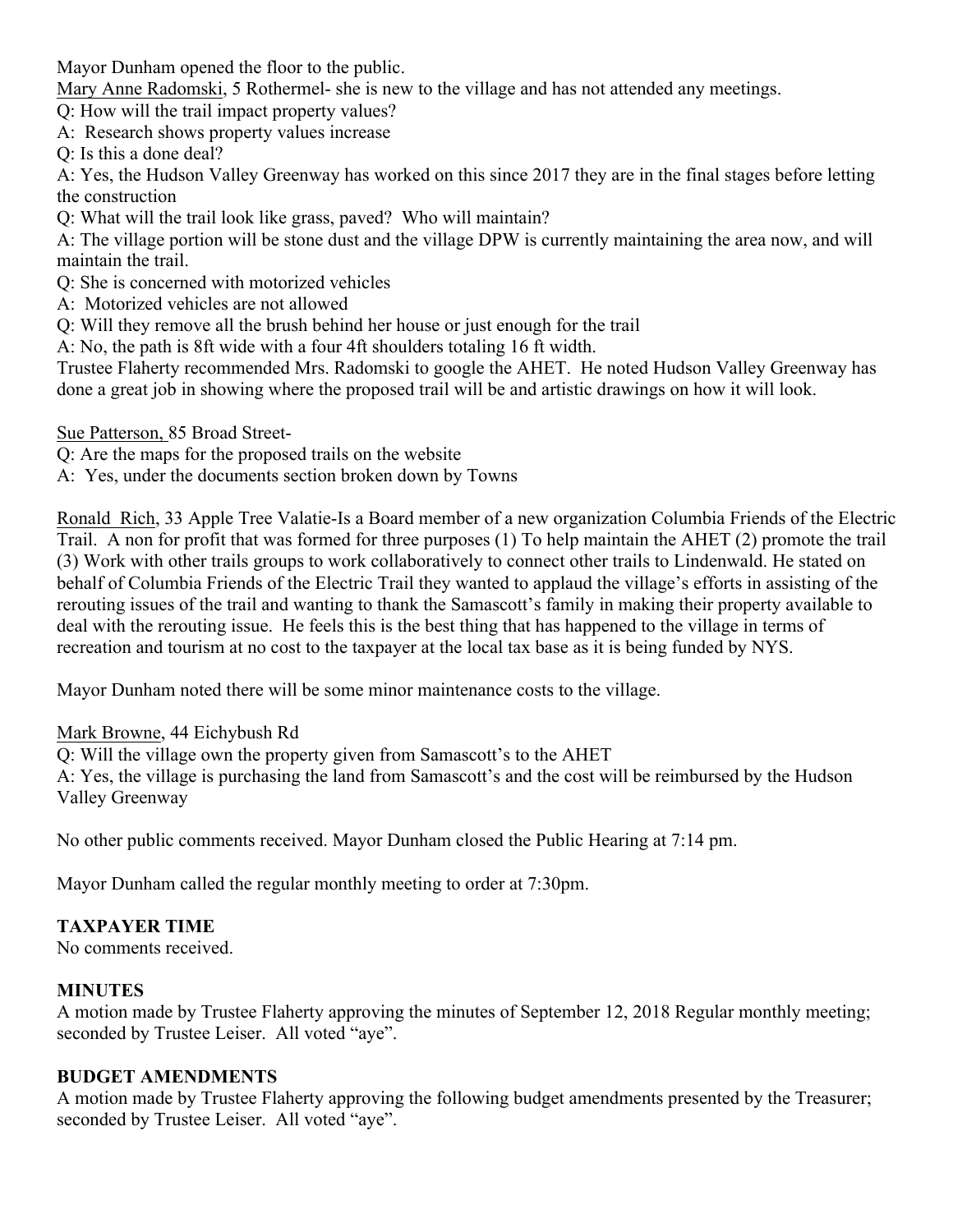| <b>FROM</b>                                                                     | TO                  | <b>AMOUNT</b> |
|---------------------------------------------------------------------------------|---------------------|---------------|
| A.1440.4 Engineer Contractual                                                   | A.1989.4 Consultant | \$7,170.00    |
| A.5110.1 Street Maintenance Personal Service A.5410.1 Sidewalk Personal Service |                     | \$528.03      |

### **ABSTRACT**

A motion made by Trustee Flaherty approving the monthly abstract in the amount of \$72,990.86; seconded by Trustee Baumeister. All voted "aye".

### **TREASURER'S REPORT**

Trustee Leiser made a motion approving the Treasurer's Report; seconded by Trustee Flaherty. All voted "aye".

### **FIRE DEPARTMENT**

Fire Captain, Larry Eisen reported 6 calls, 3 drills and 3 details for September. Fire Reports for August and September were received.

The fire company purchased 30 Hydrant adapters using the 50/50 NYS DEC matching grant.

Fire truck 35-12 is having annual service done. Fire truck 35-13 is scheduled for annual service Monday, November 22<sup>nd</sup>

Driveway-Due to all the rain Canaday Sweepers has not been able to pave the back parking lot and driveway. If, the weather clears they will pave next week.

### **DPW**

Superindent, David Booth was unable to attend the meeting.

Leaf season-The DPW will place the leaf machine on the truck this week. The DPW will be picking up leaves starting this Monday.

Water Department-Trustee Leiser scheduled Smith Well Drilling to clean Pump #1 before winter.

Rothermel Lane Project- Colarusso completed the paving project on Rothermel Lane from Rt 9 to the Playground Driveway. A berm may need to be added along a few driveways to keep residents yard from flooding. Detectable service markers need to be installed at the Rt. 9 intersection to receive CHIP funds. Village Highway Work Permit-Mayor Dunham created a one page form for contractors to submit to the village when they would like to work along village roads. This permit will need to be submitted proving they have the proper insurance and, when excavating, that they have contacted Dig Safely before any work is performed.

# **CODE ENFORCEMENT OFFICER**

The CEO/ZEO's monthly report was received with 13 permits issued and \$1,365.00 of fees collected. He has issued 37 letters to date on Political signs.

19 Rothermel Ave- the residents are slowly working on rectifying the property violations. Glenn took several pictures of the progress to show the Village Board.

Zombie Properties Ordinance- Is on hold, Glenn has not had time to contact the Village Attorney.

Emergency Access Systems-Is on hold, Glenn is an advocate of the program. The village is awaiting feedback from our Fire Department. The Chief will keep a log of the calls to a business to determine if they should move forward.

# **TREES**

12 Broad Street-With the development of the Dutch Inn, Mayor Dunham has requested an estimate from New Leaf to remove the trees in front of 8, 10, and 12 Broad Street. Mayor Dunham noted the roots from the trees have raised the sidewalks. A new water line needs to be installed to the Dutch Inn and new shut off to 8 Broad Street. The trees will need to be removed for the water line work.

# **TRAFFIC CALMING STUDY**

Mayor Dunham, Trustee Phillips, Lieutenant, David Kolb and Sargent, Paul Strobel met to discuss having a Pedestrian Awareness Week in the Village the week of Thanksgiving. Columbia County Sheriff, David Barlett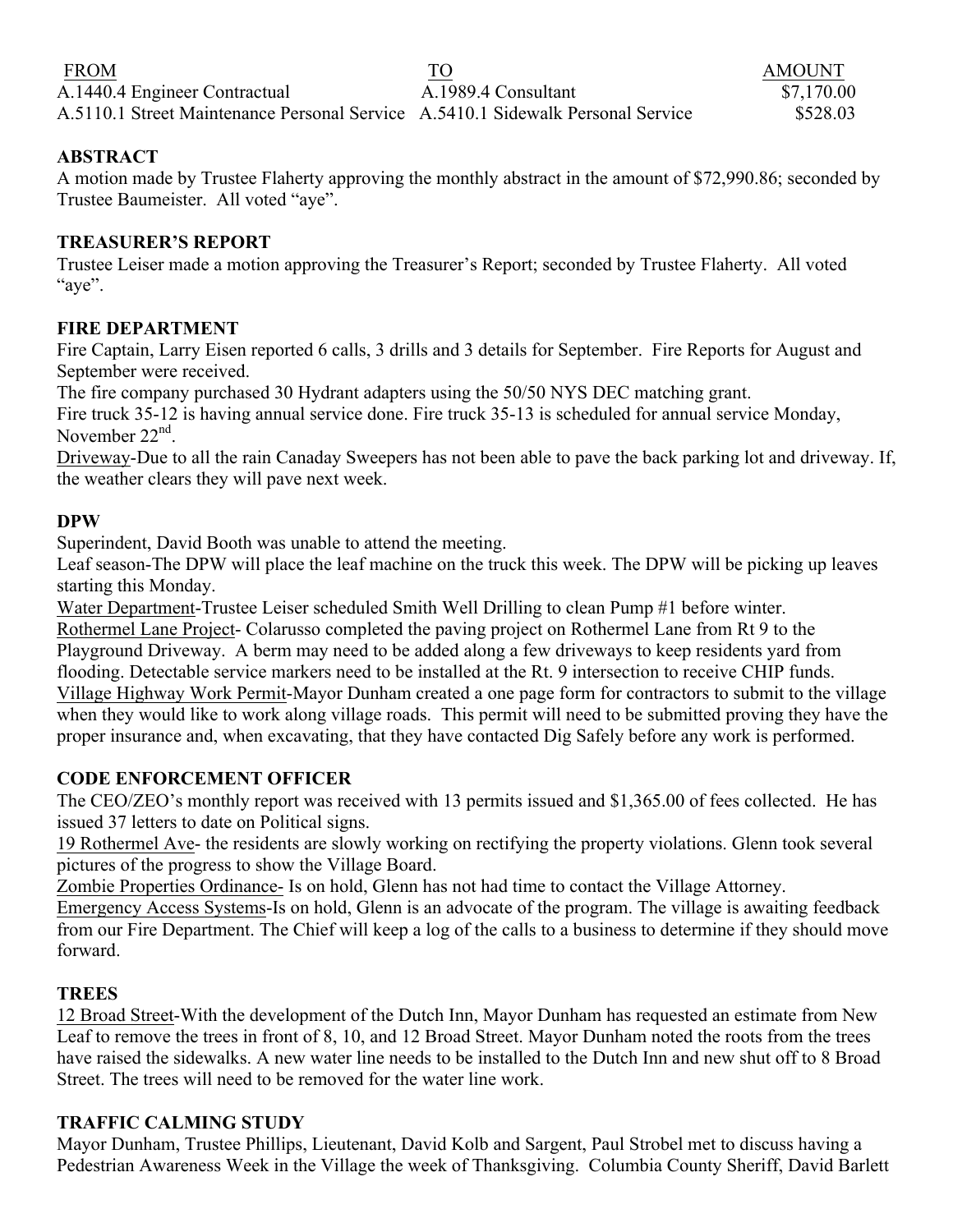was unable to attend due an emergency. The State Police and the Sheriff's office will have additional patrols that week promoting more pedestrian and bicycle safety. The State Police will have radar patrol in the village twice a month and the Sheriff's will have radar patrol once a month. The village board will discuss adopting a resolution to have a Pedestrian Awareness Week at the November Village board meeting.

# **ALBANY HUDSON ELECTRIC TRAIL**

Columbia Friends of the Electric Trail to support trail maintenance-There are several municipalities that will not maintain the trail. This is one of the reasons Columbia Friends of the Electric Trail was formed. Hudson Valley Greenway will provide a donation to the non for profit but it will be mainly the dedicated volunteers to keep the 15 miles of trials cleared. It will cost the village approximately \$1,200 a year for the trail. The village DPW is currently maintaining some of the area now.

Design of AHET crossing of village streets-Resident Bill Barford inquired if there will be signage noting where the trails are and if there signage at the crossing along the road. Mayor Dunham noted there will be signage and a gradual raised island will be installed across the road on Albany Ave. If they work well they will install at the other intersections of the road and the trail. If not, a horizontal light that flashes will be installed.

Monroe Co Case to give Village Board authorization for actions for taking from Samascott's- The village is waiting until the final Environmental Process is completed and adopted by Hudson Valley Greenway before the village can adopt and address the nine factors presented in the public hearing.

Trailhead at Rothermel Park-There will be a 31 car parking area including an area for bike racks and picnic area. This will be to the right of the basketball court.

# **CLIMATE SMART COMMUNITIES TASK FORCE**

VILLAGE SOLAR: On September 28<sup>th</sup>, members of the Climate Smart Task Force and Trustee Dale Leiser met with Juan Quinones of Sun Dog to discuss ideas regarding the use of solar power for the Village buildings. William Mancini provided National Grid bills to him for his analysis. He suggested the possibility of using solar panels at the pump station. As yet the committee has not heard back from Sun Dog. Mr. Mancini will also follow up with other possible solar providers.

EVC Station Status: The contract for the charging station has been issued by the DEC. Chris Carmody from Plugin Online said that once all the agreements are reviewed and signed it would take two weeks for him to complete the installation. Final activation will depend on National Grid's providing a connection to the grid.

FUTURE TASK FORCE PROJECTS: When EVC Station is operational, the Village will receive a \$35,000 award from the state. Within 90 days of receipt, the Village is required to submit plan(s) for using the award on environmentally sound project(s). The committee would prefer that the board consider promoting projects that provide visibility to our environmental efforts. Some ideas the committee discussed are:

- 1. Lighting upgrades to the Village Hall and other buildings.
- 2. Installation of a solar energy system to provide power to the some or all municipal properties.
- 3. Installation of recycling containers in the Village Square similar to the trash containers presently installed there.
- 4. Partnering with the KPBA and vendors in the Farmers' Market to encourage the use of reusable shopping bags by providing reusable/canvas bags to shoppers.
- 5. A Village light bulb exchange where LED bulbs would be purchased by the Village and then exchanged for residents' incandescent or florescent lights.
- 6. The committee is also continuing to explore the feasibility of a pilot food recycling/redistribution program in the Village.

Mr. Mancini is requesting on behalf of the Climate Smart committee that the village board agree to sign the letter of support for the Capital District Regional Planning Commission's bid to initiate their Heat & Cool Smart Campaign. The village board agreed to have Mayor Dunham send a letter of support.

# **WILLIAM STREET RT. 9 TO MAIDEN LANE**

TGW Consulting Group submitted the application for grant funding with the New York State Infrastructure that was due on September 7, 2018 to assist with funding to replace the water lines.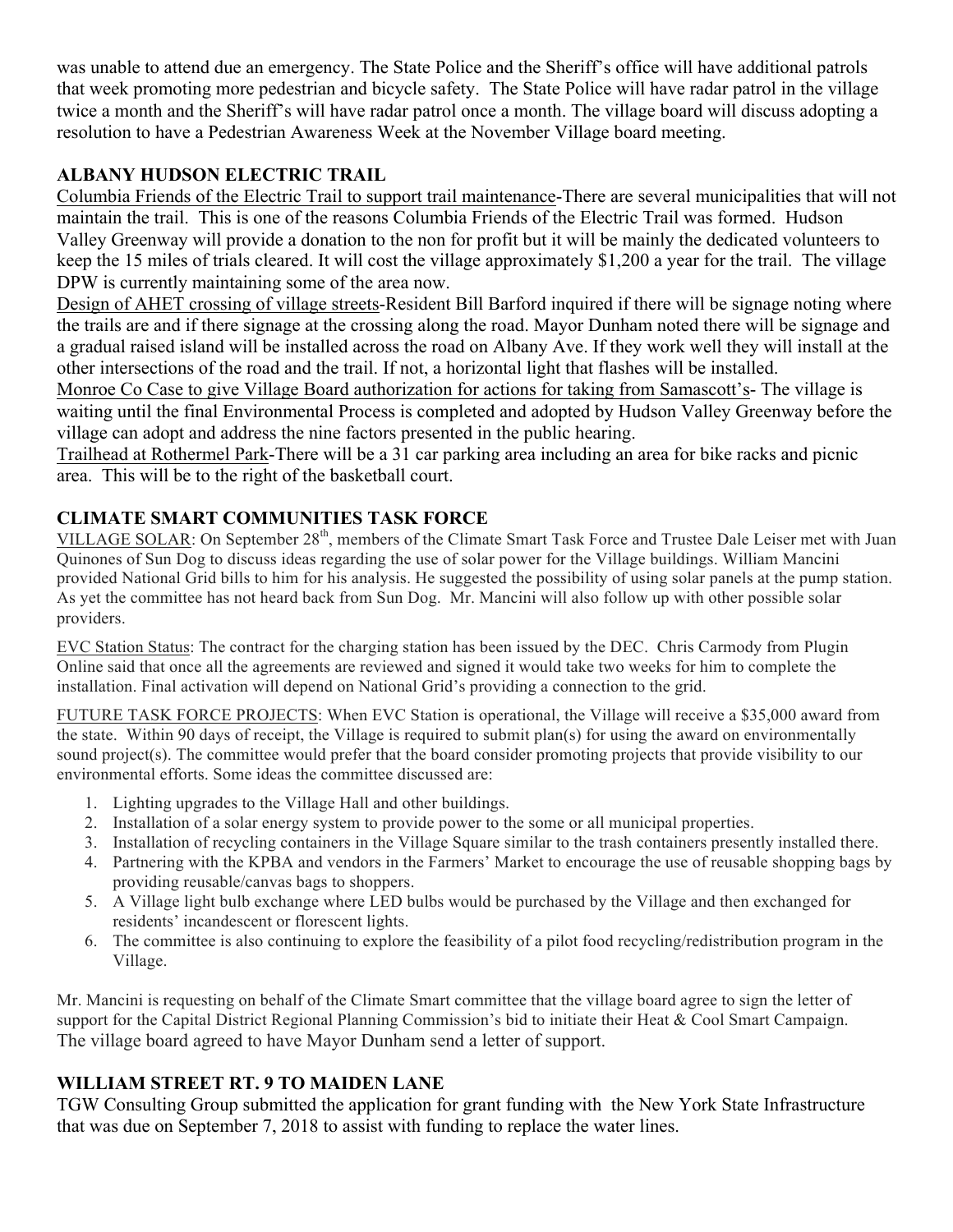# **ZONING BOARD**

The meeting was cancelled no new business submitted.

### **PLANNING BOARD**

The Village Board received the proposed POD and Dumpster Regulations from the Planning Board. Mayor Dunham has a few changes and would like to send them to the Planning Board for review.

### **HISTORIC PRESERVATION COMMISSION**

The meeting was cancelled no new business submitted.

# **YOUTH PROGRAM RESOLUTION TO APPLY FOR FUNDS WITH NYS DIVISION OF YOUTH**

Trustee Baumeister made the following Resolution:

BE IT RESOLVED that the Village of Kinderhook will submit an application to the New York State Division of Youth for the 2019 Youth Program.

Trustee Flaherty seconded the resolution. All voted "aye".

# **ECONOMIC DEVELOPMENT DIRECTOR**

The EDC Director's monthly report was received.

Netherlands Sister City- Renee is working with Buren on expanding the connections between the communities. She is also working with the KBPA to print special OK stickers with the Kinderhook/Buren Sister Cities Since 2018 that can be sold in gift shops. Mark Browne sent T-shirts to Buren that were made for the Dutch Farming Trail Run at Lindenwold. The back of the shirts say "Run The Farm" in Dutch. Two shirts were sent to the Mayor of Buren.

Local Waterfront Revitalization and the Hudson River Valley Greenway grant – Barton & Loguidice is preparing an application to the Hudson Valley Greenway for the first phase of the preliminary study. The Local Waterfront Revitalization will address recreational uses of the creek.

### **NYSDOT**

Shared Service Agreement-Mayor Dunham spoke with Tom Story today and will sign the agreement. North Bound on Rt 9 restriction to use of parking lane – New York State DOT will be striping the area to the right of the northbound lane at the traffic light as a parking lane only.

# **VILLAGE HALL**

Van Buren Hall Committee-The committee is on hold.

Back Stairway-Trustee Flaherty received three quotes for the removal and replacement of the back staircase on the Village Hall with a galvanized stair case.

- (1) R&R Metal Fabrication & Welding LLC \$35,420
- (2) West End Iron Works Inc. \$23,195
- (3) S & S Fabrication Inc. \$21,980

A motion made by Trustee Flaherty to award S & S Fabrication the bid; seconded by Trustee Baumeister. All voted "aye."

Exterior masonry-Lance Glenn found wood rot under the brick on the north side of the Village Hall. He will meet with David Booth on a plan and price e what needs to be done to address the issue.

Village Hall-Trustee Flaherty and Mayor Dunham met with Judge Dellehunt there may be financial assistants from Justice Court Grant Funds to fix the intrusion of the water coming into the village by the front door.

Trustee Flaherty will go before the HPC Committee for approval of the replacing of the lights on the Village Hall.

Speaker system-The new PA system arrived from Krutchfield. Judge Dellehunt will be trying the new system during the Halloween Festivities in Van Buren Hall.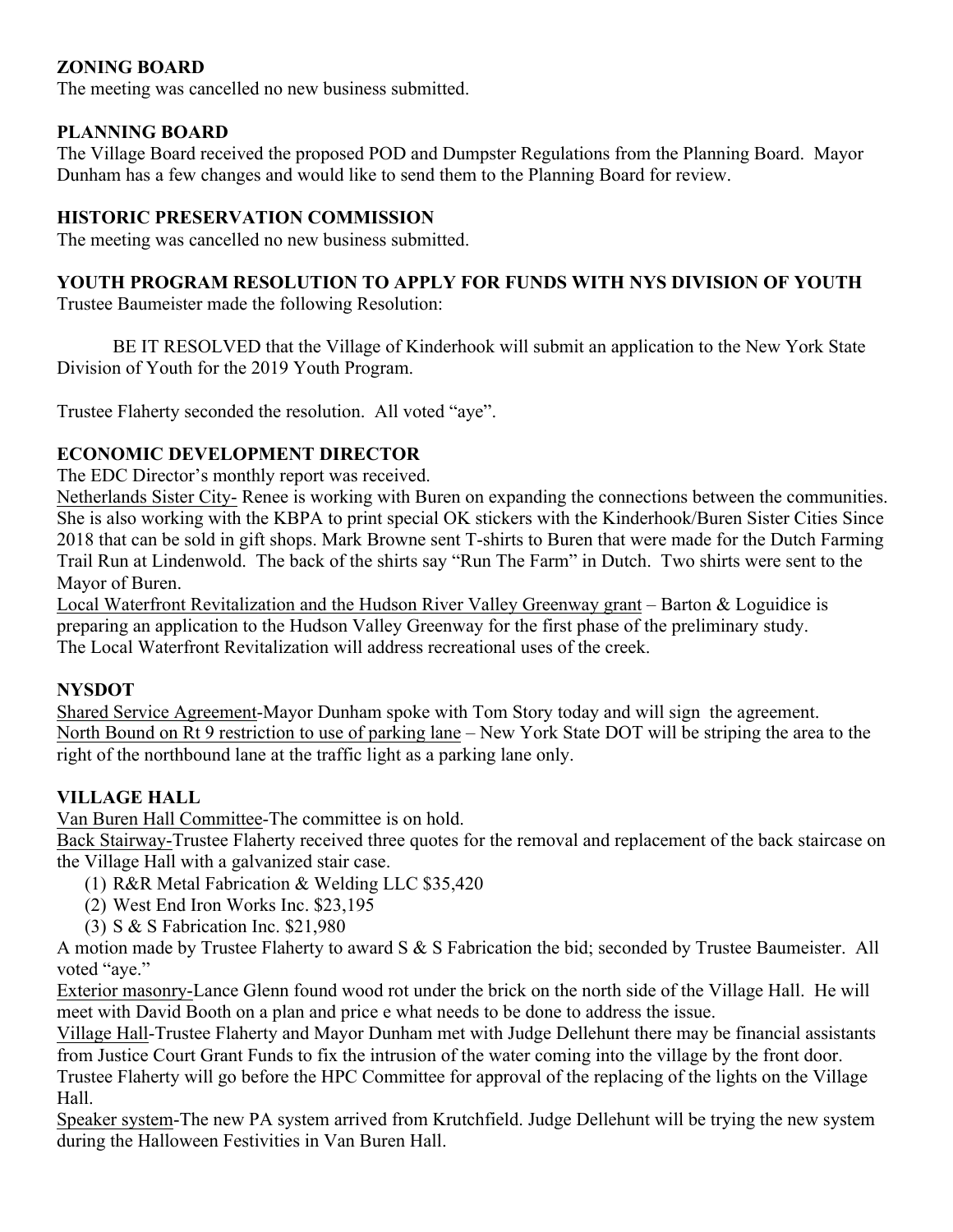### **UNPAID WATER, SEWER & TAX BILLS**

Water, Sewer, and Village taxes bills- The October water and sewer bills was sent out on October 1<sup>st</sup> due on October 31<sup>st</sup>.

### **WASTE WATER COLLECTION**

Meter at Pump station-Mayor Dunham has a company coming to clean out the pump station as recommended by Emmons Pump last month during their annual inspection.

Grease trap policy-The village received guidance from Clark Engineering during the sewer project for the sizing grease traps. With the previous Dutch Inn proposing to open the village will work with Jake Samascott to determine the grease trap needed.

#### **DEMONSTRATIONS**

The Nuns on the buss are coming for a demonstration on November 21<sup>st</sup> from California. They are requesting to park the bus on the Oneway Street. Mayor Dunham will reserve a spot for them to park and inform the State Police.

### **APPLICATIONS**

A motion made by Trustee Flaherty approving the following applications; seconded by Trustee Baumeister. All voted "aye".

a. V.E.R.A. requested a sign banner to advertise their Artisan's Festival from Sept. 25-October 7

b. Ron Rich requested a sign to advertise the Red Apple Run on Sept. 30, 2018

c. KBPA requested to extend the Farmers Market on Saturdays through October 2018

d. Dan Curtin is requesting Van Buren Hall from 6/7/19 at 4 pm-6/8/19 until noon for the OK5K Race and sign advertising

e. Cindy Guggisberg is requesting Van Buren Hall the evening of December 15, 2018 to listen to their children play music

f. Columbia County Historical Society is requesting Van Buren Hall on October 16th and November 20th for a lecture

# **COLUMBIA COUNTY MULTI-JURISDICTIONAL PLAN**

Resolution by: Mayor James Dunham;

Seconded by: Trustee Dale Leiser.

WHEREAS, the Village of Kinderhook with the assistance from Ecology and Environment, Inc., has

gathered information and prepared the Columbia County Multi-Jurisdictional Plan; and

WHEREAS, the Columbia County Multi-Jurisdictional Plan has been prepared in accordance with the

Disaster Mitigation Act of 2000; and

WHEREAS, Village of Kinderhook is a local unit of government that has afforded the citizens an

opportunity to comment and provide input in the Plan and the actions in the Plan; and

WHEREAS, Village of Kinderhook Board of Trustees have reviewed the Plan and affirms that the Plan will be updated no less than every five years.